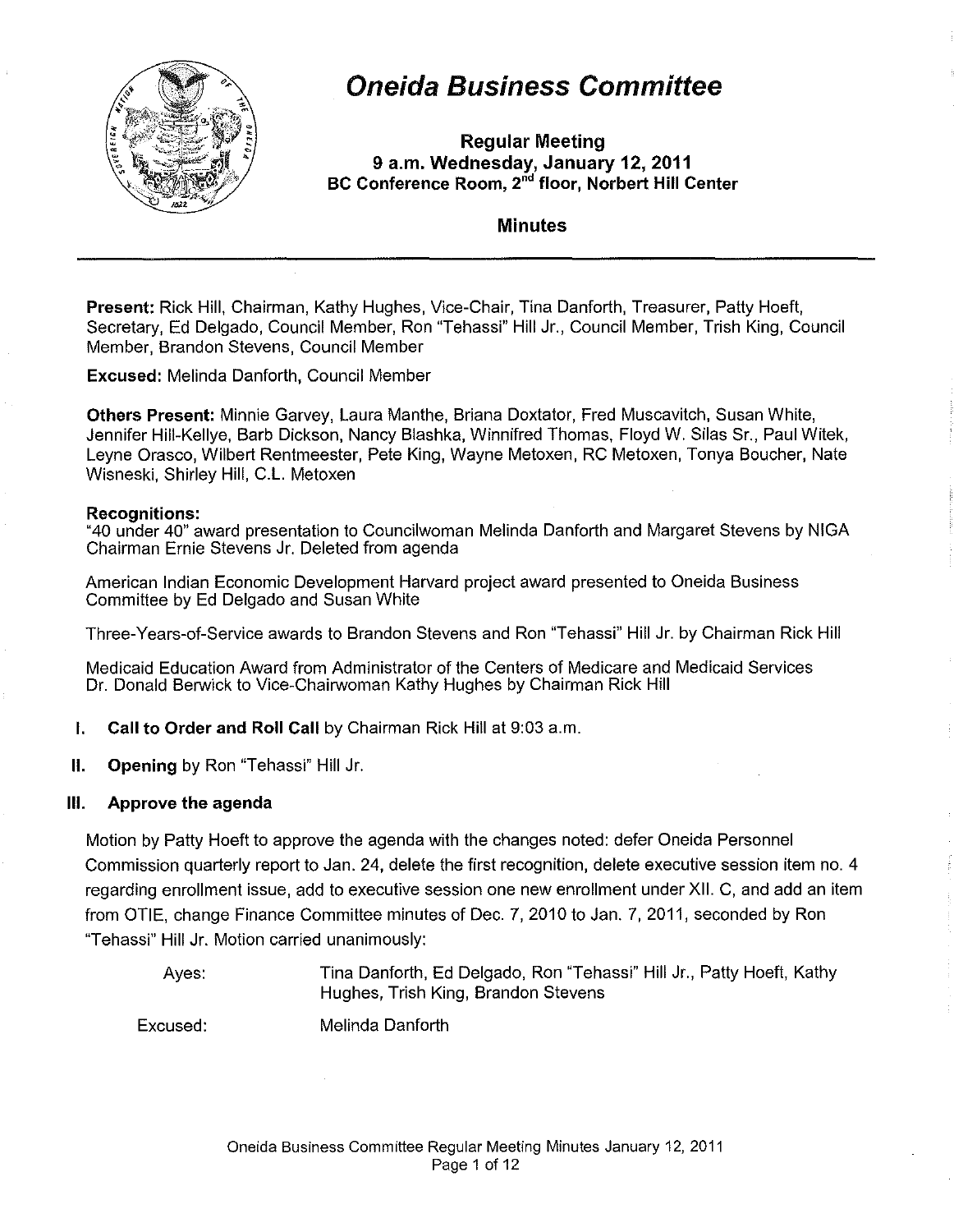### 1. December 8,2010 Business Committee minutes

Motion by Trish King to approve the Dec. 8, 2010 Business Committee minutes, seconded by Tina Danforth. Motion carried unanimously:

Ayes: Tina Danforth, Ed Delgado, Ron "Tehassi" Hill Jr., Patty Hoeft, Kathy Hughes, Trish King, Brandon Stevens

Excused: Melinda Danforth

### 2. December 29,2010 special Business Committee minutes

Motion by Ed Delgado to approve the Dec. 29, 2010 special Business Committee minutes, seconded by Patty Hoeft. Motion carried unanimously:

> Ayes: Tina Danforth, Ed Delgado, Ron "Tehassi" Hill Jr., Patty Hoeft, Kathy Hughes, Trish King, Brandon Stevens

Excused: Melinda Danforth

### V. Board, Committee and Commission quarterly reports

### 1. Oneida Child Protective Board

Sponsor: Shirley Barber

Motion by Ed Delgado to approve the Oneida Child Protective Board quarterly report, seconded by Trish King. Motion carried unanimously:

> Ayes: Tina Danforth, Ed Delgado, Ron "Tehassi" Hill Jr., Patty Hoeft, Kathy Hughes, Trish King, Brandon Stevens

Excused: Melinda Danforth

2. Oneida Election Board

Sponsor: Leyne Orosco

Motion by Trish King to approve the Oneida Election Board quarterly report, seconded by Brandon Stevens. Motion carried unanimously:

> Ayes: Tina Danforth, Ed Delgado, Ron "Tehassi" Hill Jr., Patty Hoeft, Kathy Hughes, Trish King, Brandon Stevens

Excused: Melinda Danforth

# 3. Environmental Resource Board

Sponsor: Richard Baird

Motion by Trish King to approve the Oneida Environmental Resource Board quarterly report, seconded by Patty Hoeft. Motion carried unanimously:

Ayes: Tina Danforth, Ed Delgado, Ron "Tehassi" Hill Jr., Patty Hoeft, Kathy Hughes, Trish King, Brandon Stevens

Excused: Melinda Danforth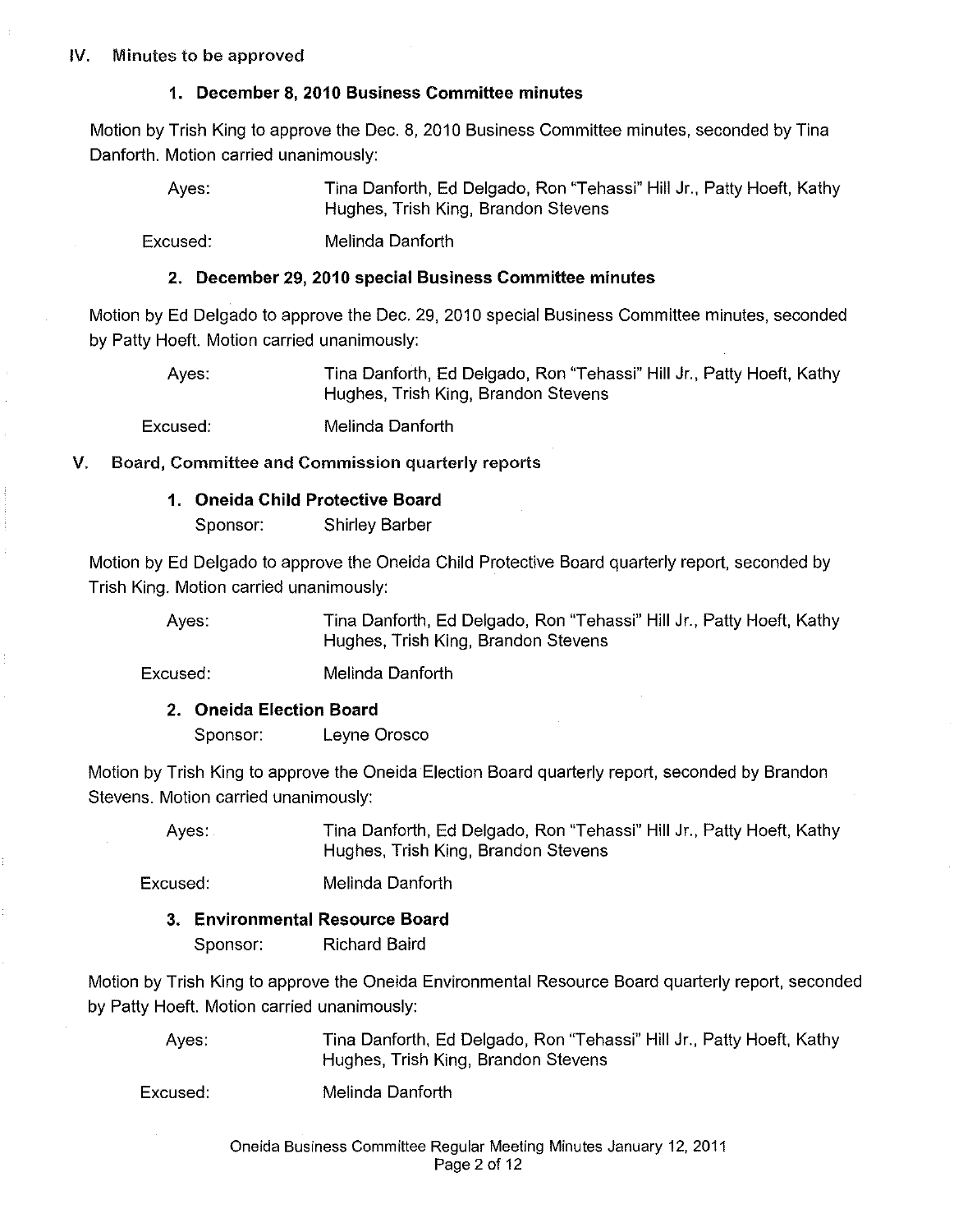### 4. Oneida Personnel Commission

Sponsor: Susan Daniels

Motion by Patty Hoeft to defer the Oneida Personnel Commission quarterly report to the Jan. 26 Business Committee meeting, seconded by Brandon Stevens. Motion carried unanimously:

> Ayes: Tina Danforth, Ed Delgado, Ron "Tehassi" Hill Jr., Patty Hoeft, Kathy Hughes, Trish King, Brandon Stevens

Excused: Melinda Danforth

### 5. Oneida Gaming Commission

Sponsor: Shirley Hill

Motion by Kathy Hughes to defer until later on the agenda, seconded by Trish King. Motion carried unanimously:

| Aves:    | Tina Danforth, Ed Delgado, Ron "Tehassi" Hill Jr., Patty Hoeft, Kathy<br>Hughes, Trish King, Brandon Stevens |
|----------|--------------------------------------------------------------------------------------------------------------|
| Excused: | Melinda Danforth                                                                                             |

Motion by Brandon Stevens to accept the Oneida Gaming Commission quarterly report, seconded by Ron "Tehassi" Hill Jr. Motion carried unanimously:

| Aves:        | Ed Delgado, Ron "Tehassi" Hill Jr., Patty Hoeft, Trish King, Brandon<br><b>Stevens</b> |
|--------------|----------------------------------------------------------------------------------------|
| Not present: | Tina Danforth                                                                          |
| Excused:     | Melinda Danforth, Rick Hill                                                            |

### VI. Standing Committees

# A. Legislative Operating Committee

1. Nov. 29, 2010 LOC minutes Sponsor: Trish King

Motion by Kathy Hughes to approve the Nov. 29, 2010 Legislative Operating Committee minutes, seconded by Patty Hoeft. Motion carried unanimously:

> Ayes: Tina Danforth, Ed Delgado, Ron "Tehassi" Hill Jr., Patty Hoeft, Kathy Hughes, Trish King, Brandon Stevens

Excused: Melinda Danforth

2. Pardon and Forgiveness Law

Sponsor: Trish King

Motion by Patty Hoeft to approve the Feb. 24 public hearing date for the Pardon and Forgiveness Law, seconded by Ron "Tehassi" Hill Jr. Motion carried unanimously:

> Ayes: Tina Danforth, Ed Delgado, Ron "Tehassi" Hill Jr., Patty Hoeft, Kathy Hughes, Trish King, Brandon Stevens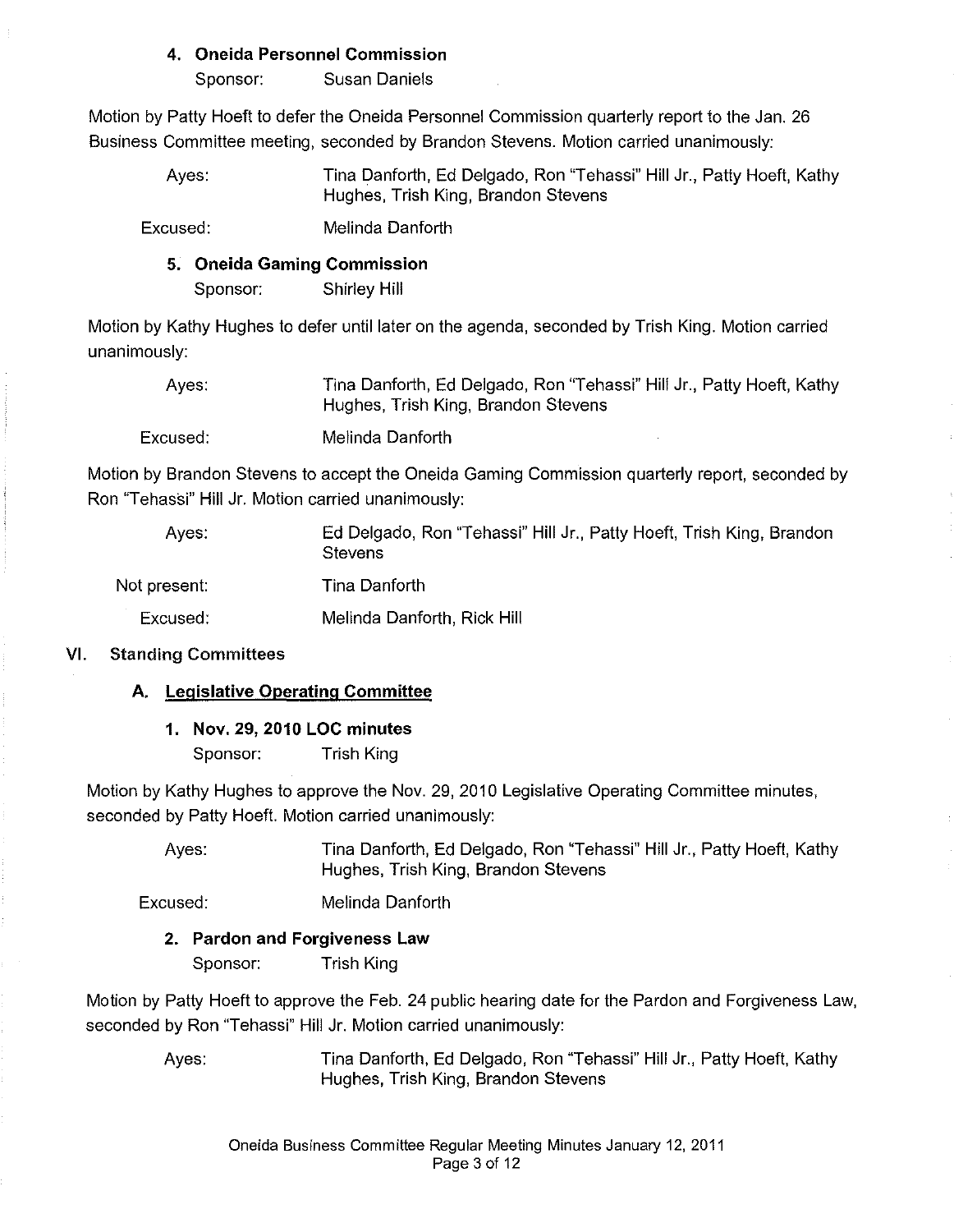Excused: Melinda Danforth

# **3. Legislative Operating Committee quarterly report**

Sponsor: Trish King

Motion by Patty Hoeft to accept the Legislative Operating Committee quarterly report, seconded by Ed Delgado. Motion carried unanimously:

> Ayes: Tina Danforth, Ed Delgado, Ron "Tehassi" Hill Jr., Patty Hoeft, Kathy Hughes, Trish King, Brandon Stevens

Excused: Melinda Danforth

# **B. Finance Committee**

# 1. **Dec. 17,2010 Finance Committee minutes**

Sponsor: Tina Danforth

Motion by Ed Delgado to approve the Dec. 17,2010 Finance Committee minutes, seconded by Brandon Stevens. Motion carried unanimously:

> Ayes: Tina Danforth, Ed Delgado, Ron "Tehassi" Hill Jr., Patty Hoeft, Kathy Hughes, Trish King, Brandon Stevens

Excused: Melinda Danforth

# 2. **Jan. 7, 2011 Finance Committee minutes**

Sponsor: Tina Danforth

Motion by Ron "Tehassi" Hill Jr. to approve the Jan. 7, 2011 Finance Committee minutes, seconded by Tina Danforth. Motion carried unanimously:

Ayes: Tina Danforth, Ed Delgado, Ron "Tehassi" Hill Jr., Patty Hoeft, Kathy Hughes, Trish King, Brandon Stevens

Excused: Melinda Danforth

# **C. Community Development Planning Committee**

# 1. **Dec. 2, 2010 CDPC minutes**

Sponsor: Ron "Tehassi" Hill Jr.

Motion by Ed Delgado to approve the Dec. 2, 2010 Community Development Planning Committee minutes, seconded by Patty Hoeft. Motion carried unanimously:

Ayes: Tina Danforth, Ed Delgado, Ron "Tehassi" Hill Jr., Patty Hoeft, Kathy Hughes, Trish King, Brandon Stevens

Excused: Melinda Danforth

# **2. Permit status for proposed biomass facility**

Sponsor: Ron "Tehassi" Hill Jr.

Motion by Kathy Hughes to accept the permit status report for the proposed biomass facility, seconded by Trish King. Motion carried unanimously: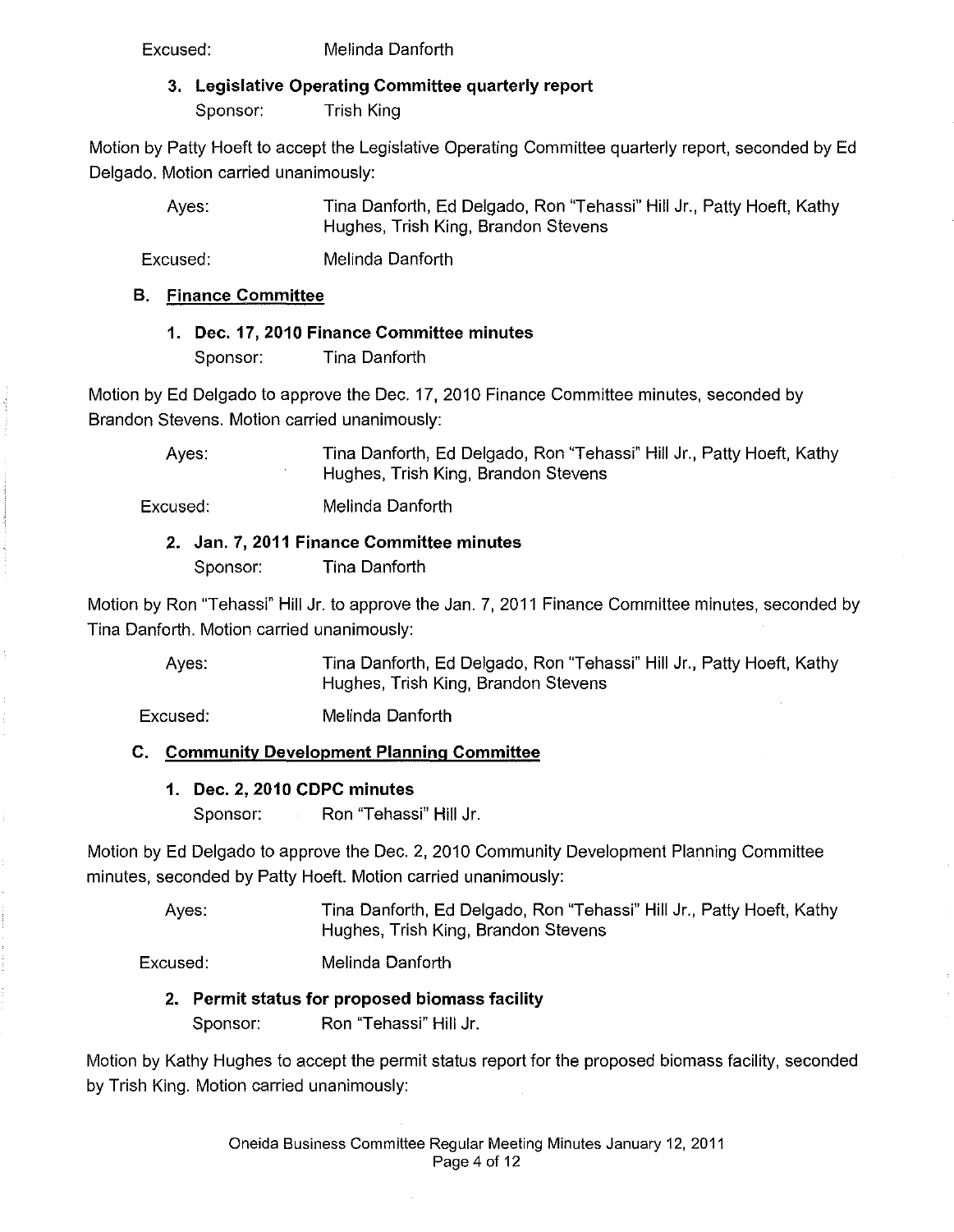Ayes: Tina Danforth, Ed Delgado, Ron "Tehassi" Hill Jr., Patty Hoeft, Kathy Hughes, Trish King, Brandon Stevens

Excused: Melinda Danforth

### 3. Approve demolition of 3249 W. Mason St. property

Sponsor: Ron "Tehassi" Hill Jr.

Motion by Ed Delgado to approve the demolition of the property at 3249 W. Mason Street, seconded by Patty Hoeft. Motion carried unanimously:

> Ayes: Tina Danforth, Ed Delgado, Ron "Tehassi" Hill Jr., Patty Hoeft, Kathy Hughes, Trish King, Brandon Stevens

Excused: Melinda Danforth

### 4. SEOTS new office CIP#11-002

Sponsor: Ron "Tehassi" Hill Jr.

Motion by Patty Hoeft to approve the Project Team to move forward with the evaluation of pursuing the Electric Avenue property in lieu of the Mitchell Street property with the option of going back to the Mitchell Street site if issues are discovered during due diligence, seconded by Trish King. Motion carried unanimously:

| Aves:    | Tina Danforth, Ed Delgado, Ron "Tehassi" Hill Jr., Patty Hoeft, Kathy<br>Hughes, Trish King, Brandon Stevens |
|----------|--------------------------------------------------------------------------------------------------------------|
| Excused: | Melinda Danforth                                                                                             |

#### VII. Travel

### A. Travel reports

### 1. White House Tribal Nations conference

Sponsor: Rick Hill

Motion by Kathy Hughes to approve Chairman Hill's White House Tribal Nations conference travel report, seconded by Brandon Stevens. Motion carried unanimously:

Ayes: Tina Danforth, Ed Delgado, Ron "Tehassi" Hill Jr., Patty Hoeft, Kathy Hughes, Trish King, Brandon Stevens

Excused: Melinda Danforth

2. Native American Bank board meeting Oct. 27-28, 2010, Denver, CO and attend Native American Bank board meeting Jan. 19-20, Denver, CO Sponsor: Tina Danforth

Motion by Kathy Hughes to approve the Treasurer's travel report for the Native American Bank board meeting Oct. 27-28, 2010 Denver, CO, seconded by Trish King. Motion carried unanimously:

Ayes: Tina Danforth, Ed Delgado, Ron "Tehassi" Hill Jr., Patty Hoeft, Kathy Hughes, Trish King, Brandon Stevens

Excused: Melinda Danforth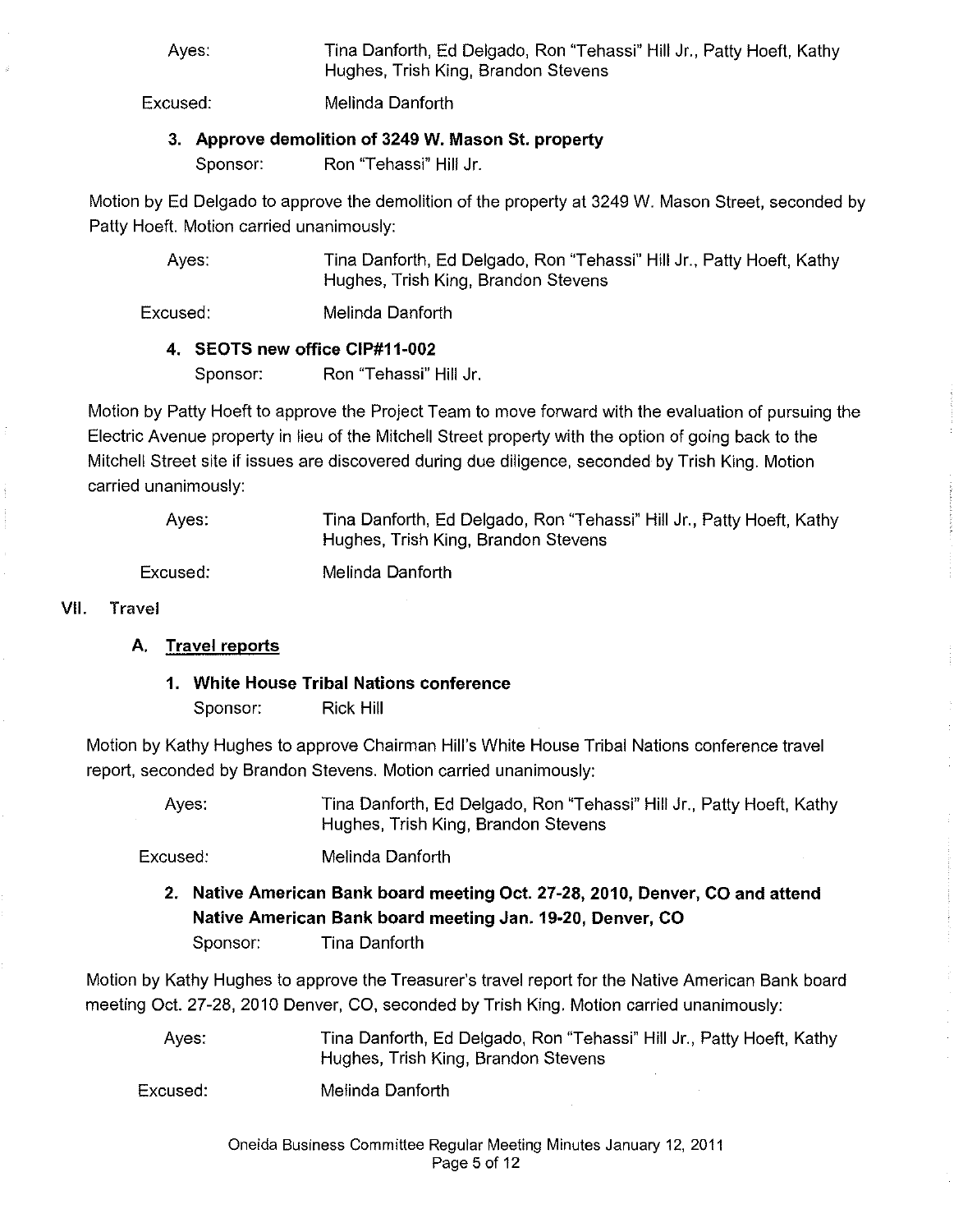Motion by Ed Delgado to approve Treasurer Tina Danforth to attend the Native American Bank board meeting Jan. 19-20, Denver, CO, seconded by Kathy Hughes. Motion carried with one abstention:

| Aves:      | Ed Delgado, Ron "Tehassi" Hill Jr., Patty Hoeft, Kathy Hughes, Trish<br>King, Brandon Stevens |
|------------|-----------------------------------------------------------------------------------------------|
| Abstained: | Tina Danforth                                                                                 |

Excused: Melinda Danforth

# B. Travel requests

1. GLiTC meeting Jan. 13, Lac du Flambeau, WI

Sponsor: Rick Hill

Motion by Kathy Hughes to approve Chairman Rick Hill to attend the Great Lakes Inter-tribal Council meeting Jan. 13, Lac du Flambeau, WI, seconded by Tina Danforth. Motion carried unanimously:

Ayes: Tina Danforth, Ed Delgado, Ron "Tehassi" Hill Jr., Patty Hoeft, Kathy Hughes, Trish King, Brandon Stevens

Excused: Melinda Danforth

# 2. Retro-approve WI Governor Inaugural Ceremony Jan. 3, Madison, WI Sponsor: Rick Hill

Motion by Tina Danforth to retro-approve Chairman Rick Hill to attend the WI Governor Inaugural Cerernony Jan. 3, Madison, WI, seconded by Ron "Tehassi" Hill Jr. Motion carried unanirnously:

Ayes: Tina Danforth, Ed Delgado, Ron "Tehassi" Hill Jr., Patty Hoeft, Kathy Hughes, Trish King, Brandon Stevens

Excused: Melinda Danforth

# VIII. General Tribal Council

# 1. Approve material for Feb. 5 Judiciary and LPA GTC meeting Sponsor: Trish King

Motion by Patty Hoeft to approve the meeting materials to go to the printer and incorporate the changes identified by the Legislative Operating Committee Chairwoman as noted today, seconded by Kathy Hughes. Motion carried unanimously:

Ayes: Tina Danforth, Ed Delgado, Ron "Tehassi" Hill Jr., Patty Hoeft, Kathy Hughes, Trish King, Brandon Stevens

Excused: Melinda Danforth

> 2. Petitioner Madelyn Genskow: Various GTC meeting rules, Oneida Seven Generation Corp. relationship to Tribe and increase grass-fed beef herd Sponsor: Patty Hoeft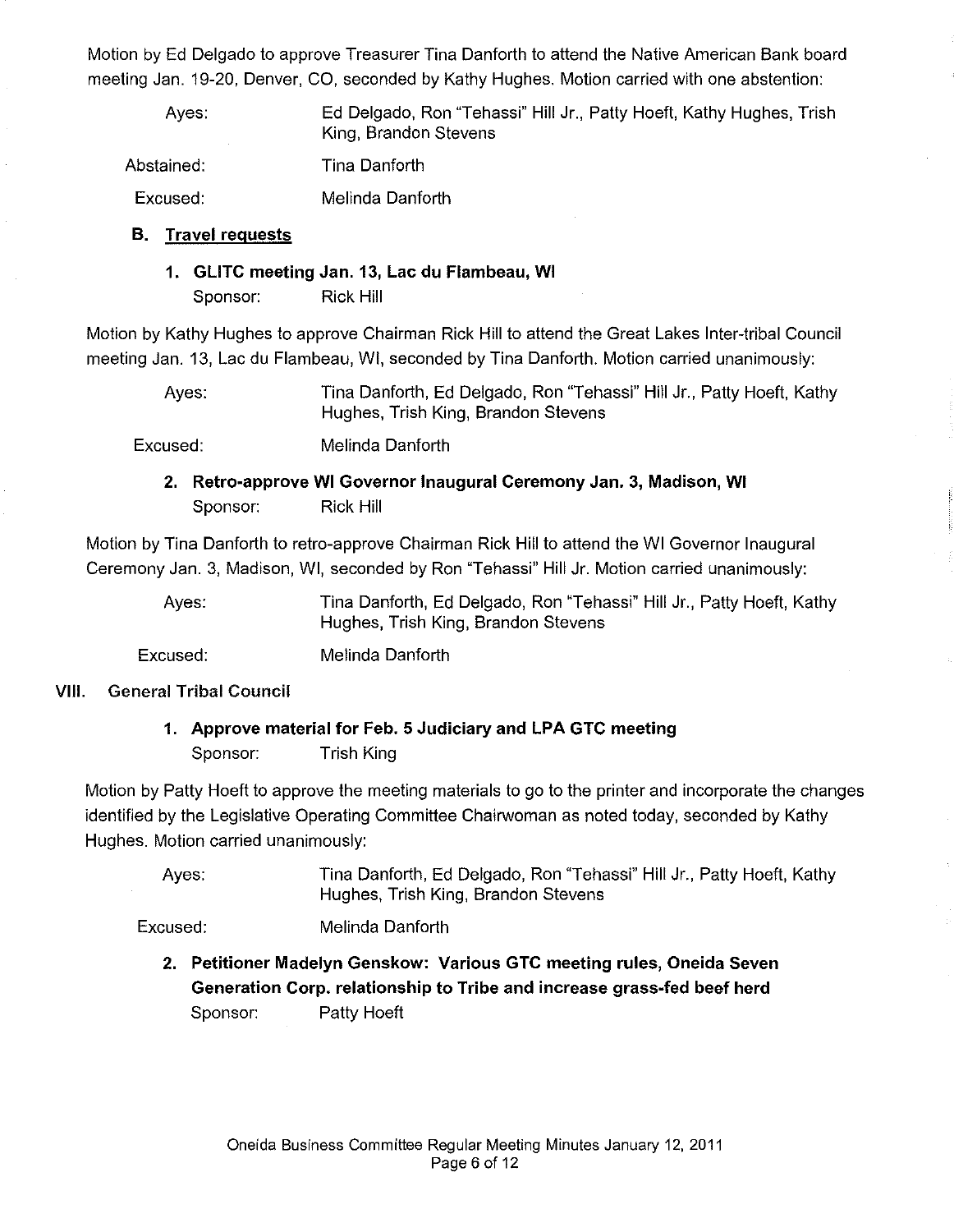Motion by Kathy Hughes to approve the Secretary's request to accept the petition and pursue the process for scheduling a date for a General Tribal Council meeting with the analysis due at the Feb. 9 Business Committee meeting, seconded by Ron "Tehassi" Hill Jr. Motion carried unanimously:

> Ayes: Tina Danforth, Ed Delgado, Ron "Tehassi" Hill Jr., Patty Hoeft, Kathy Hughes, Trish King, Brandon Stevens

Excused: Melinda Danforth

### IX. Follow-ups/BC directives

### 1. FY2011 cost containment measures and goals

Sponsor: Larry Barton

Excerpt from Dec. 8, 2010: Motion by Patty Hoeft to accept the FY2011 cost containment measures and goals report and defer to the Jan. 12 Business Committee agenda, seconded by Ed Delgado. Motion carried with two abstentions.

Motion by Trish King to accept the report with the understanding that cost containment is not necessary at this time due to the cash flow issues being stabilized, seconded by Ron "Tehassi" Hill Jr. Motion carried with one abstention:

| Aves:      | Ed Delgado, Ron "Tehassi" Hill Jr., Patty Hoeft, Kathy Hughes, Trish<br>King, Brandon Stevens |
|------------|-----------------------------------------------------------------------------------------------|
| Abstained: | Tina Danforth                                                                                 |
| Excused:   | Melinda Danforth                                                                              |

# 2. Organizational Restructure report

Sponsor: Debbie Thundercloud

Excerpt from Dec. 8, 2010: Motion by Patty Hoeft to approve the request to defer the Organizational Restructure report to the Jan. 12 Business Committee meeting, seconded by Ed Delgado. Motion carried with one abstention.

Motion by Kathy Hughes to accept the Organizational Restructure report from the General Manager and support the four recommendations 1. discontinue further review of the structure at this time, 2. Management Improvement Initiative report presented to the Business Committee in April, 3. Business Committee to provide an intent on revenue generation to the organization, 4. Business Committee to move forward with the implementation of the Quality of Life Committee and Finance standing committees, seconded by Ron "Tehassi" Hill Jr. Motion carried with one abstention:

| Aves:      | Ed Delgado, Ron "Tehassi" Hill Jr., Patty Hoeft, Kathy Hughes, Trish<br>King, Brandon Stevens |
|------------|-----------------------------------------------------------------------------------------------|
| Abstained: | Tina Danforth                                                                                 |
|            |                                                                                               |

Excused: Melinda Danforth

Motion by Tina Danforth that based on the recommendations moving forward that there be a financial impact for each one of these recommendations, seconded by Brandon Stevens. Motion carried unanimously:

| Ayes: | Tina Danforth, Ed Delgado, Ron "Tehassi" Hill Jr., Patty Hoeft, Kathy |
|-------|-----------------------------------------------------------------------|
|       | Hughes, Trish King, Brandon Stevens                                   |

Excused: Melinda Danforth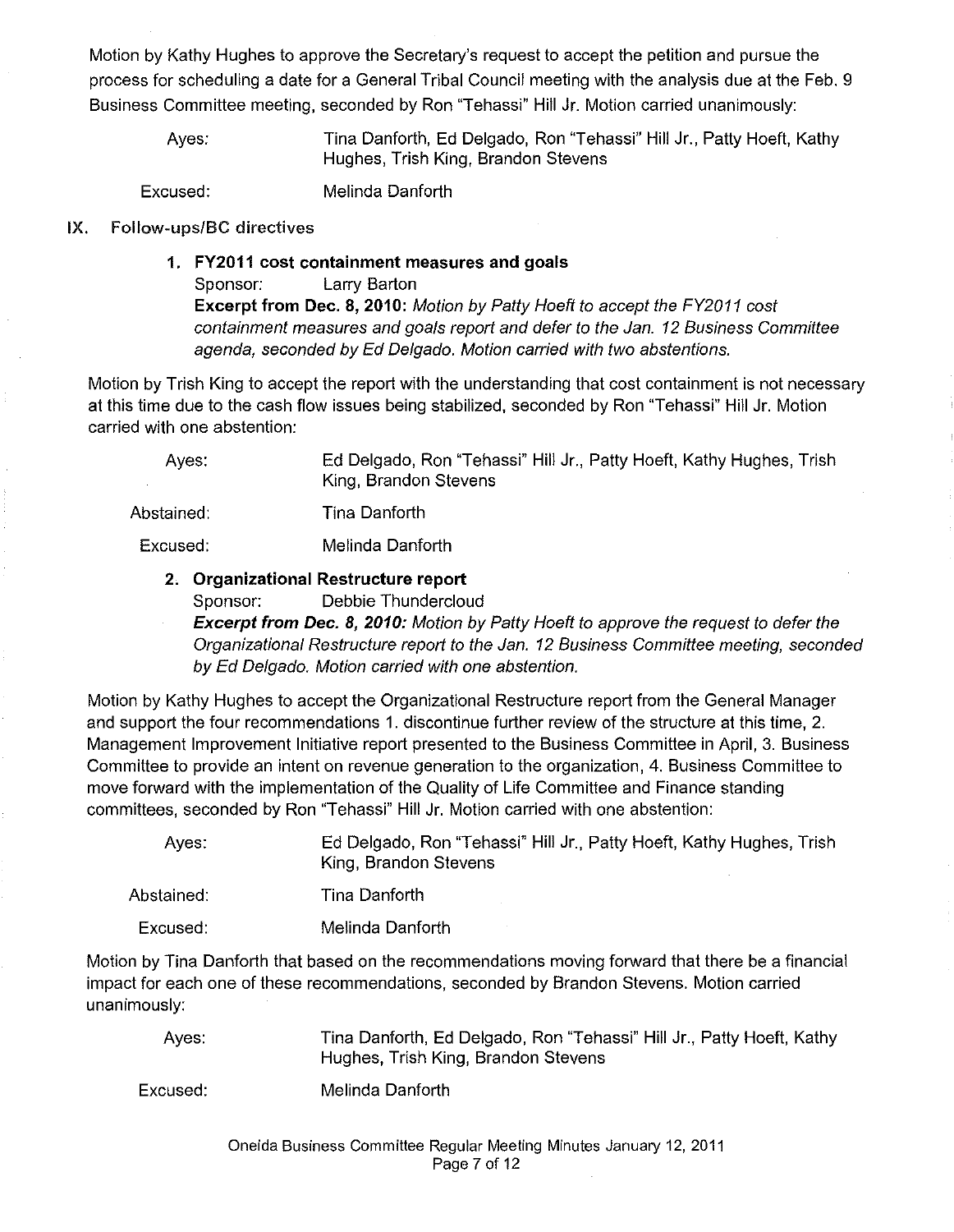### 3. Proclamation of Purcell Powless Remembrance Day Every Nov. 5

Sponsor: Kathy Hughes

Excerpt from Nov. 24, 2010: Motion by Patty Hoeft to defer the concept of identifying a day that is proclaimed as Purcell Powless Remembrance Day to the General Manager and Bobbi Webster to bring us back a plan on how to make that happen in 60 days, seconded by Ed Delgado. Motion carried unanimously.

Motion by Patty Hoeft to defer to the Jan. 26 Business Committee meeting for consideration, seconded by Kathy Hughes. Motion carried unanimously:

Ayes: Tina Danforth, Ed Delgado, Ron "Tehassi" Hill Jr., Patty Hoeft, Kathy Hughes, Trish King, Brandon Stevens

Excused: Melinda Danforth

#### X. New Business/Requests

1. November **WI** StatelTribal Relations Committee report

Sponsor: Melinda Danforth

Motion by Brandon Stevens to accept the November WI State Tribal Relations Committee report, seconded by Patty Hoeft. Motion carried unanimously:

Ayes: Ed Delgado, Ron "Tehassi" Hill Jr., Patty Hoeft, Kathy Hughes, Brandon **Stevens** 

Not present: Tina Danforth, Trish King

Excused: Melinda Danforth

2. Powwow Committee request to use Oneida Nation Turtle School at no cost Sponsor: Ed Delgado

Motion by Ed Delgado to ask the Treasurer to work with the appropriate people to come up with the money to open the doors for the Tribal School so they can have the Honor the Youth Pow-wow, seconded by Ron "Tehassi" Hill Jr. Motion carried unanimously:

Ayes: Tina Danforth, Ed Delgado, Ron "Tehassi" Hill Jr., Patty Hoeft, Kathy Hughes, Trish King, Brandon Stevens

Excused: Melinda Danforth

3. Oneida Seven Generations energy project concerns by tribal member Sponsor: Ed Delgado/Madelyn Genskow

Chairman Rick Hill and Treasurer Tina Danforth excused at 11 :57 a.m.

Motion by Tina Danforth to accept this item as information, seconded by Brandon Stevens. Motion carried unanimously:

Ayes: Ed Delgado, Ron 'Tehassi" Hill Jr., Patty Hoeft, Kathy Hughes, Trish King, Brandon Stevens

Excused: Melinda Danforth, Tina Danforth, Rick Hill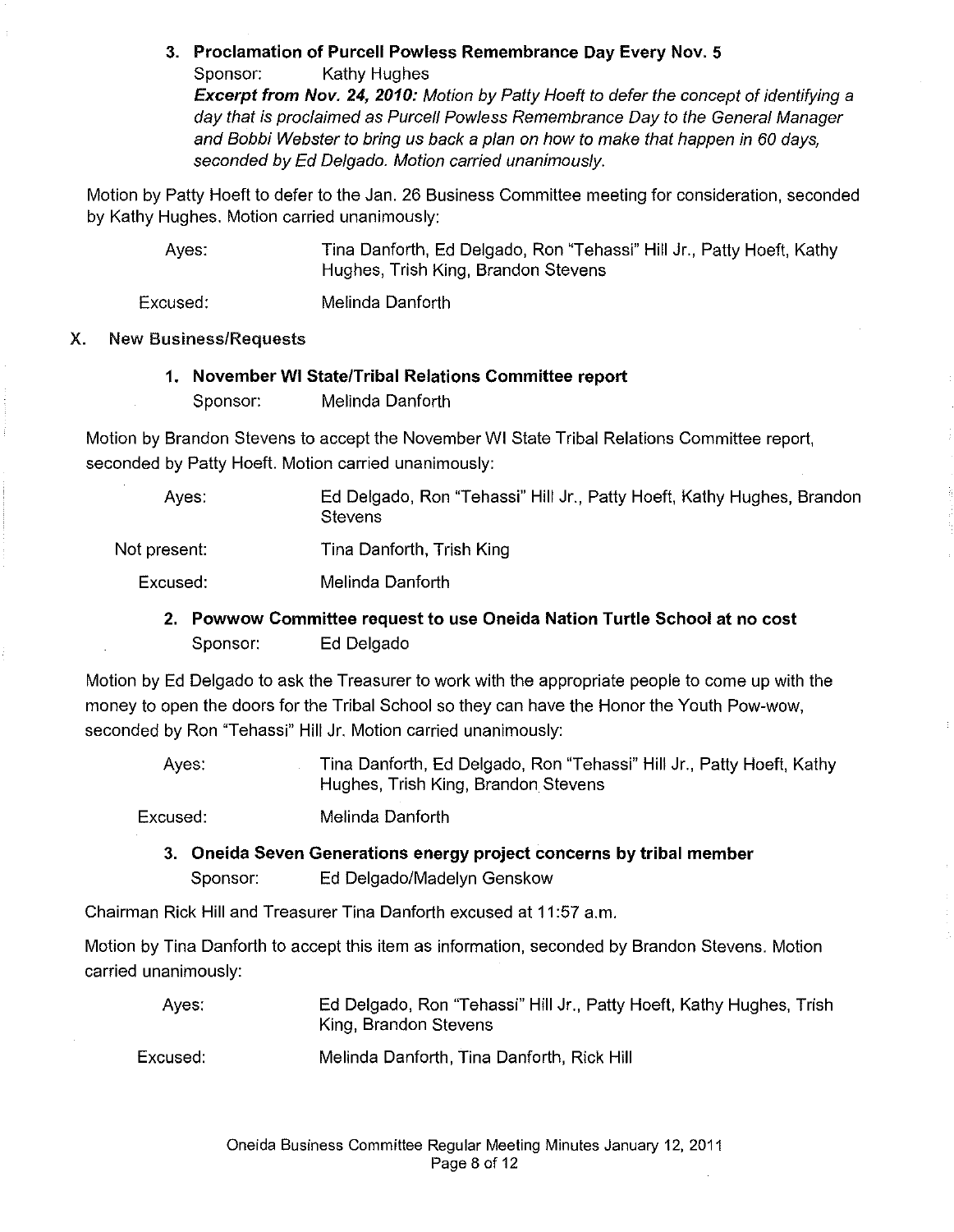# **4. Appointment recommendation Arlie Doxtator to Oneida Personnel Commission**

Sponsor: Rick Hill

Motion by Patty Hoeft to approve the appointment recommendation of Arlie Doxtator to the Oneida Personnel Commission, seconded by Brandon Stevens. Motion carried with one abstention:

| Aves:      | Ron "Tehassi" Hill Jr., Patty Hoeft, Kathy Hughes, Trish King, Brandon<br><b>Stevens</b> |
|------------|------------------------------------------------------------------------------------------|
| Abstained: | Ed Delgado                                                                               |
| Excused:   | Melinda Danforth, Tina Danforth, Rick Hill                                               |

Motion by Ed Delgado to table. Motion failed due to lack of second.

**5. Appointment recommendation Steven Yahnke to Oneida Airport Hotel Corporation**  Sponsor: Rick Hill

Motion by Patty Hoeft to approve the appointment recommendation of Steven Yahnke to the Oneida Airport Hotel Corporation, seconded by Brandon Stevens. Motion carried unanimously:

> Ayes: Ed Delgado, Ron "Tehassi" Hill Jr., Patty Hoeft, Kathy Hughes, Trish King, Brandon Stevens

Excused: Melinda Danforth, Tina Danforth, Rick Hill

**6. Appointment recommendation Shannon Hill to Oneida Seven Generations Corporation** 

Sponsor: Rick Hill

Motion by Patty Hoeft to approve the appointment recommendation of Shannon Hill to the Oneida Seven Generations Corporation, seconded by Brandon Stevens. Motion carried unanimously:

Ayes: Ed Delgado, Ron "Tehassi" Hill Jr., Patty Hoeft, Kathy Hughes, Trish King, Brandon Stevens

Excused: Melinda Danforth, Tina Danforth, Rick Hill

**7. Appointment recommendation Loretta Metoxen to Oneida Nation Veterans Affairs Committee** 

Sponsor: Rick Hill

Motion by Patty Hoeft to approve the appointment recommendation of Loretta V. Metoxen to the Oneida Nation Veterans Affairs Committee, seconded by Ron "Tehassi" Hill Jr. Motion carried unanimously:

| Aves:    | Ed Delgado, Ron "Tehassi" Hill Jr., Patty Hoeft, Kathy Hughes, Trish<br>King, Brandon Stevens |
|----------|-----------------------------------------------------------------------------------------------|
| Excused: | Melinda Danforth, Tina Danforth, Rick Hill                                                    |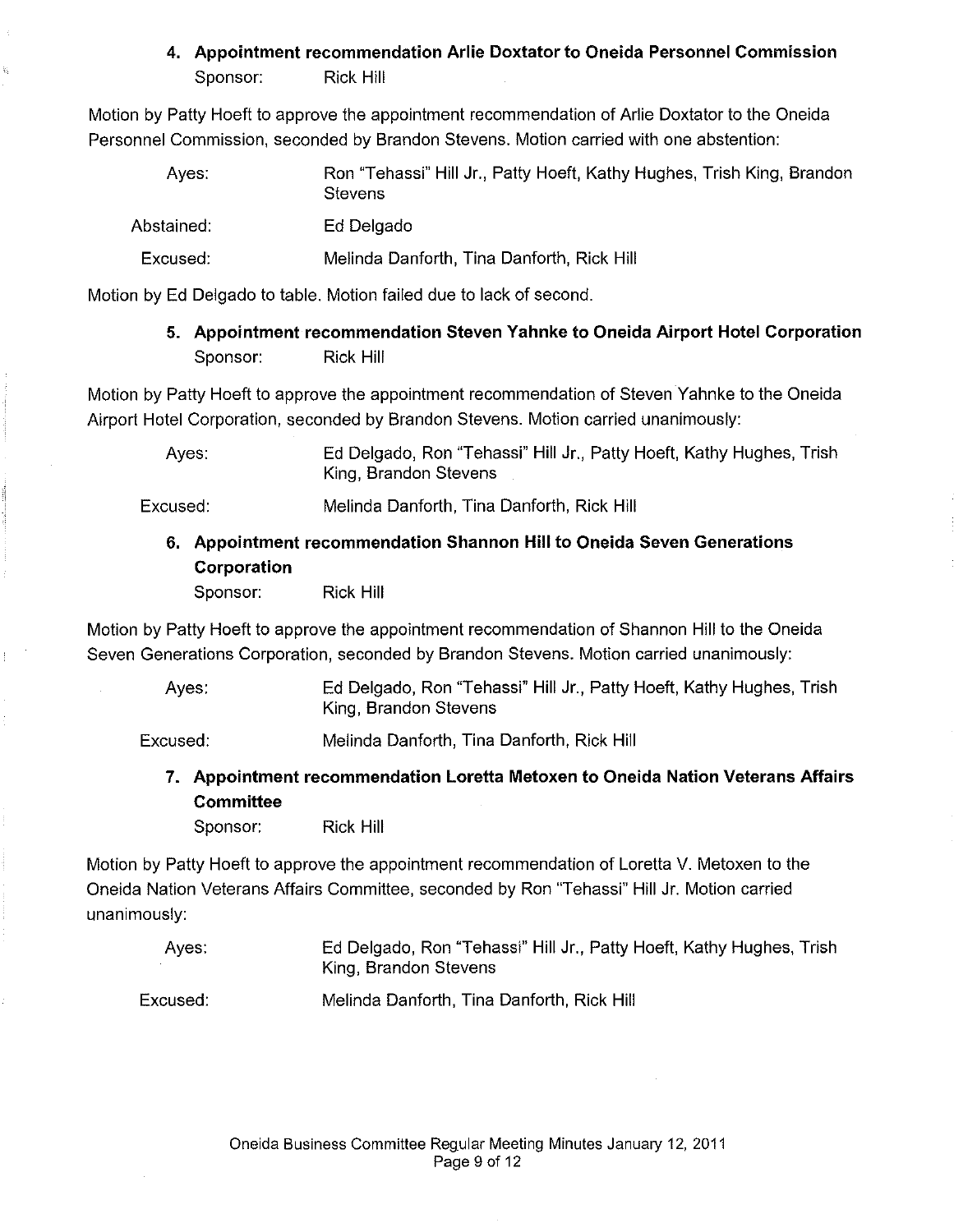#### 8. Indirect cost negotiation agreement FY2011

Sponsor: Tina Danforth

Motion by Ed Delgado to retro-approve the indirect cost negotiation agreement FY2011, seconded by Patty Hoeft. Motion carried unanimously:

| Ayes: | Ed Delgado, Ron "Tehassi" Hill Jr., Patty Hoeft, Kathy Hughes, Trish<br>King, Brandon Stevens |
|-------|-----------------------------------------------------------------------------------------------|
|       |                                                                                               |

Excused: Melinda Danforth, Tina Danforth, Rick Hill

### XI. Additions

# 1. OTIE amendment agreement

Sponsor: Rick Hill

Motion by Ron "Tehassi" Hill Jr. to approve the Oneida Total Integrated Enterprises professional services agreement no. WI-120110, seconded by Trish King. Motion carried unanimously:

| Aves:        | Ed Delgado, Ron "Tehassi" Hill Jr., Patty Hoeft, Kathy Hughes, Trish<br>King |
|--------------|------------------------------------------------------------------------------|
| Not present: | <b>Brandon Stevens</b>                                                       |
| Excused:     | Melinda Danforth, Tina Danforth, Rick Hill                                   |

XII. Action in open session on items from Executive Session Discussion meeting of Jan. 11,2011

# A. Executive Managers reports

# 1. General Manager bi-monthly report

Main motion by Patty Hoeft to accept the General Manager bi-monthly report, seconded by Ron "Tehassi" Hill Jr. Motion carried unanimously:

| Ayes: | Ed Delgado, Ron "Tehassi" Hill Jr., Patty Hoeft, Kathy Hughes, Trish<br>King, Brandon Stevens |
|-------|-----------------------------------------------------------------------------------------------|
|       |                                                                                               |

Excused: Melinda Danforth, Tina Danforth, Rick Hill

Amendment to the main motion by Trish King request for a follow-up report to track the issues discussed and the progress, seconded by Patty Hoeft. Motion carried unanimously:

> Ayes: Ed Delgado, Ron "Tehassi" Hill Jr., Patty Hoeft, Kathy Hughes, Trish King, Brandon Stevens

Excused: Melinda Danforth, Tina Danforth, Rick Hill

Motion by Ed Delgado to direct the General Manager to bring back in two weeks an evaluation of the Oneida Health Center's current procedure on diagnosing open sores on clients and such an evaluation to include recommendations to ensure that diagnosis and treatment are timely, seconded by Patty Hoeft. Motion carried with two abstentions:

| Aves:      | Ed Delgado, Patty Hoeft, Kathy Hughes, Trish King |
|------------|---------------------------------------------------|
| Abstained: | Ron "Tehassi" Hill Jr., Brandon Stevens           |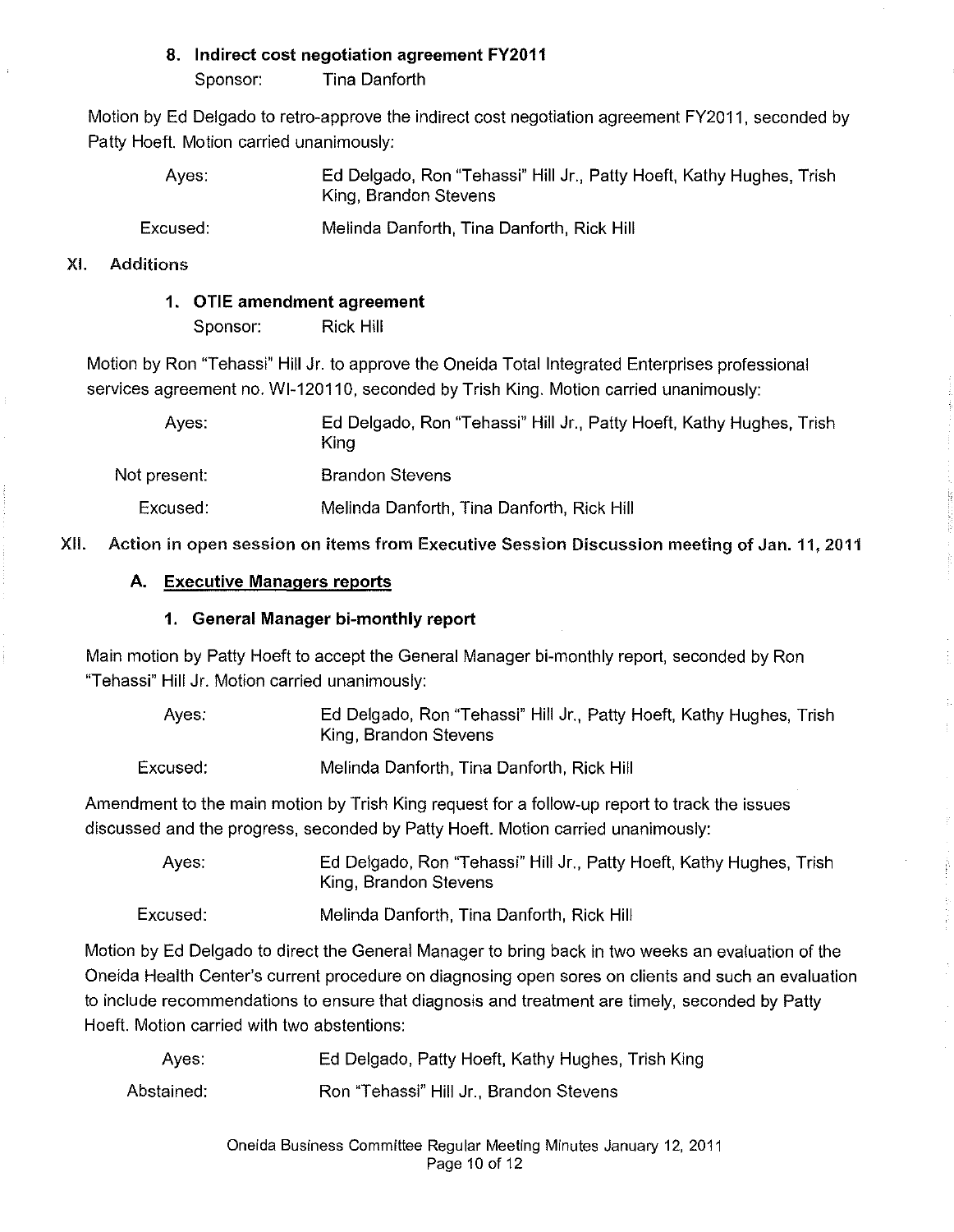### **2. Chief Counsel report**

Motion by Patty Hoeft to accept the Chief Counsel report, seconded by Trish King. Motion carried unanimously:

| Ayes: | Ed Delgado, Ron "Tehassi" Hill Jr., Patty Hoeft, Kathy Hughes, Trish |
|-------|----------------------------------------------------------------------|
|       | King, Brandon Stevens                                                |

Excused: Melinda Danforth, Tina Danforth, Rick Hill

### **B. New Business/Requests**

### **1. Oneida Gaming Commission attorney contract approval**

Sponsor: Melinda Danforth/Amelia Cornelius

Motion by Trish King to go into executive session at 12:13 p.m. to discuss the Oneida Gaming Commission attorney contract, seconded by Ed Delgado. Motion carried unanimously:

> Ayes: Ed Delgado, Ron "Tehassi" Hill Jr., Patty Hoeft, Kathy Hughes, Trish King, Brandon Stevens

Excused: Melinda Danforth, Tina Danforth, Rick Hill

Motion by Ron "Tehassi" Hill Jr. to come out of executive session at 12:21 p.m., seconded by Trish King. Motion carried unanimously:

| Aves:    | Ed Delgado, Ron "Tehassi" Hill Jr., Patty Hoeft, Kathy Hughes, Trish<br>King, Brandon Stevens |
|----------|-----------------------------------------------------------------------------------------------|
| Excused: | Melinda Danforth, Tina Danforth, Rick Hill                                                    |

Motion by Patty Hoeft to send back to the Oneida Gaming Commission contract and have it brought back to the Business Committee meeting when and if necessary, seconded by Ron "Tehassi" Hill Jr. Motion carried unanimously:

Ayes: Ed Delgado, Ron "Tehassi" Hill Jr., Patty Hoeft, Kathy Hughes, Trish King, Brandon Stevens

Excused: Melinda Danforth, Tina Danforth, Rick Hill

# **2. OTIE - professional services agreement** #WI-011 509, **Modification** 2 Sponsor: Bill Gollnick/Nathan King

Motion by Patty Hoeft to approve the OTIE agreement to increase the amount of \$26,000 in regard to professional services agreement no. WI-011509, seconded by Trish King. Motion carried unanimously:

Ayes: Ed Delgado, Ron "Tehassi" Hill Jr., Patty Hoeft, Kathy Hughes, Trish King, Brandon Stevens

Excused: Melinda Danforth, Tina Danforth, Rick Hill